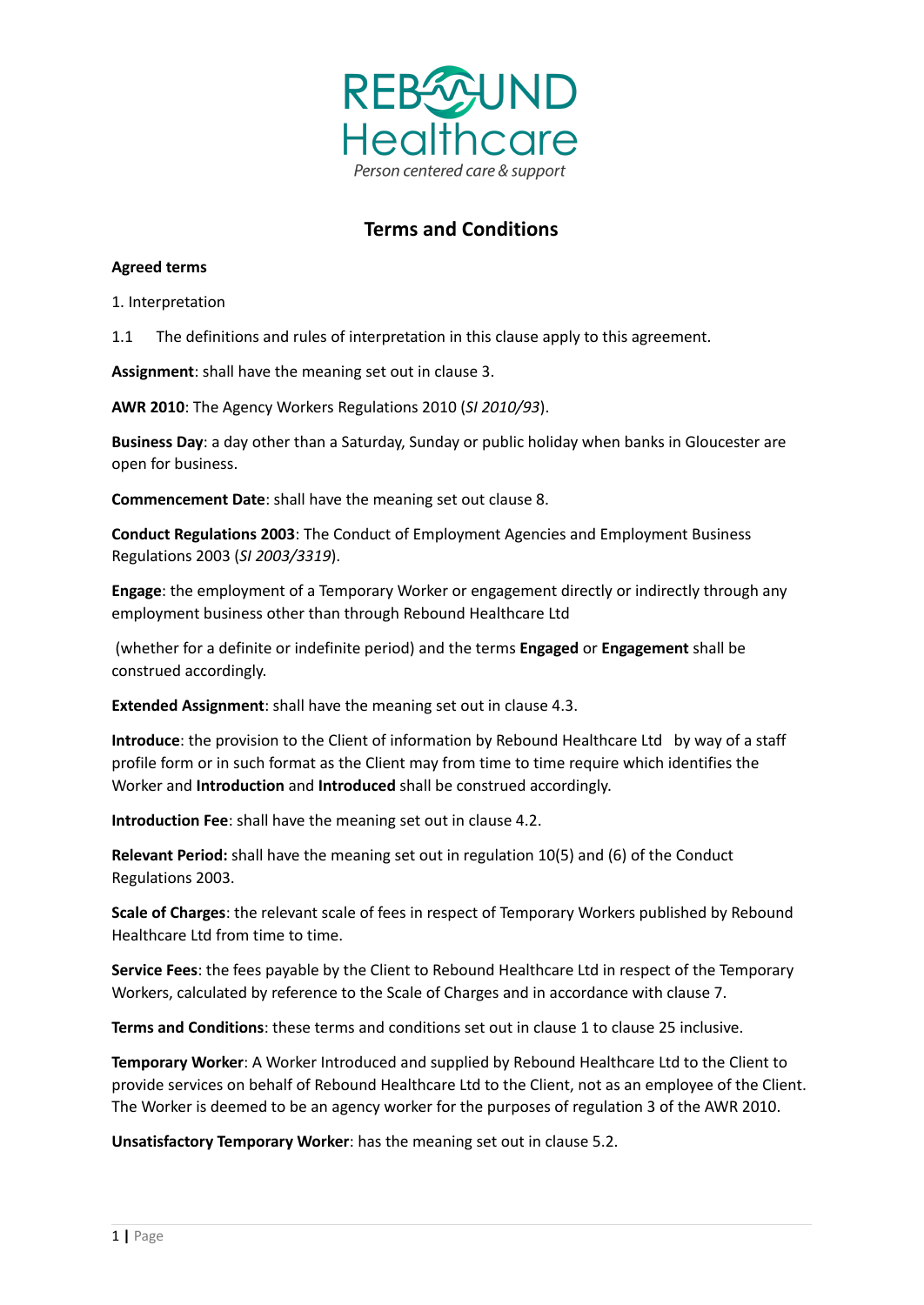

**Valid Opt-Out**: means written notification from an Rebound Healthcare Ltd Worker and the individual provided by that Rebound Healthcare Ltd Worker in accordance with regulation 32(9) of the Conduct Regulations 2003, as amended from time to time.

**VAT**: value added tax chargeable under the Value-Added Tax Act 1994.

**Worker**: a nurse or care worker employed by Rebound Healthcare Ltd.

1.2 A person includes a natural person, corporate or unincorporated body (whether having separate legal personality) and that person's personal representatives, successors and permitted assigns.

1.3 A reference to a Rebound Healthcare Ltd shall include any Rebound Healthcare Ltd, corporation or other body corporate, wherever and however incorporated or established.

1.4 A reference to a statute or statutory provision is a reference to it as amended, extended or re-enacted from time to time and includes any subordinate legislation for the time being in force made under it.

1.5 Any obligation on a party not to do something includes an obligation not to allow that thing to be done.

1.6 References to clauses are to the clauses of this agreement.

1.7 Any words following the terms including, include for example or any similar expression shall be construed as illustrative and shall not limit the sense of the words, description, definition, phrase or term preceding those terms.

# **2. Rebound Healthcare Ltd ' obligations**

2.1 These terms set out the agreement between Rebound Healthcare Ltd and the Client for the supply of Temporary Workers by Rebound Healthcare Ltd to the Client. For the purposes of the Conduct Regulations 2003, Rebound Healthcare Ltd acts as an employment business in relation to the Introduction and supply of Temporary Workers pursuant to this agreement.

2.2 Rebound Healthcare Ltd will perform the services using reasonable skill and care and will ensure that all staff involved in the provision of the services are suitably trained, sufficiently skilled, experienced and competent.

2.3 Prior to the commencement of an Assignment, Rebound Healthcare Ltd will send the Client written confirmation of:

(a) the identity of the Temporary Worker; and

(b) the Temporary Worker's experience, training, qualifications and authorisations necessary for the Assignment.

# **3. Client's obligations**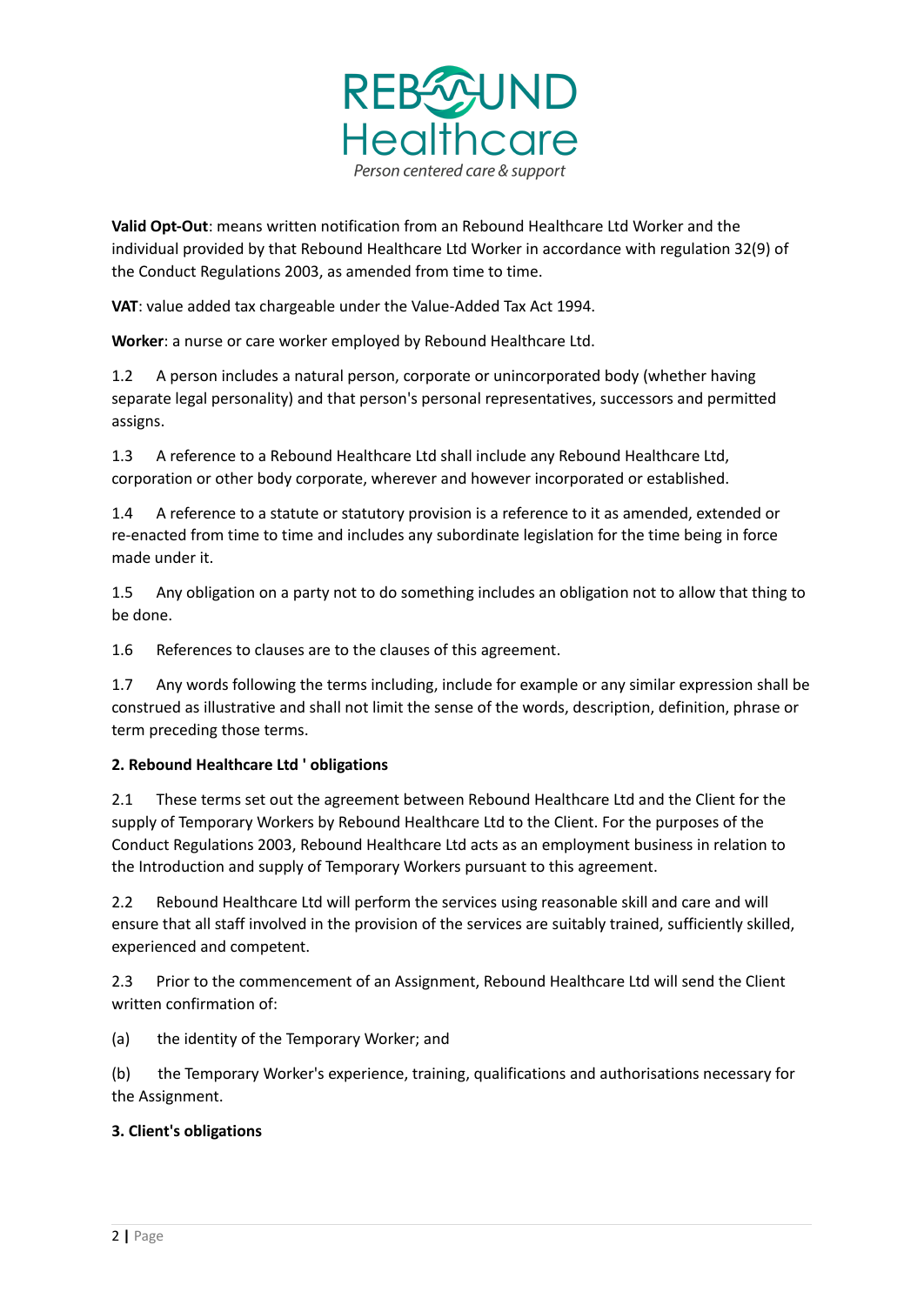

3.1 When making a request for the provision of a Temporary Worker to perform certain services (an "**Assignment"**), the Client will give Rebound Healthcare Ltd details of:

(a) the date on which the Client requires the Temporary Worker to commence work and the duration, or likely duration, of the work;

(b) the position which the Client seeks to fill, including the type of work the Temporary Worker in that position would be required to do, the location at which, and the hours during which, the Temporary Worker would be required to work, and any risk to health or safety known to the Client and what steps the Client has taken to prevent or control such risks;

(c) the experience, training, qualifications and any authorisation which the Client considers are necessary, or which are required by law, or by any professional body, for the Temporary Worker to possess to work in the position;

(d) any information reasonably required by Rebound Healthcare Ltd for Rebound Healthcare Ltd to fulfil its obligations under the AWR 2010.

3.2 The Client is responsible for providing a safe working environment and safe and appropriate equipment for the tasks to be completed by the Temporary Worker.

3.3 The Client is responsible for ensuring that the Temporary Worker is not subject to discrimination by the Client's employees, service users or any other third party during an Assignment.

3.4 Where the services require residence of a Temporary Worker at the Client's premises, the Client shall provide adequate accommodation for rest or sleep and meals for the Temporary Worker.

3.5 The Client shall ensure that the Temporary Worker can take the same refreshment breaks, meals and facilities as the Client's own staff (which shall in any event comply with requirements under applicable law).

3.6 Any costs associated with refreshment breaks (which must be provided in accordance with applicable law), meals or any benefits in kind in accordance with clauses 3.4 and 3.5 are not deductible from the Service Fees, unless otherwise agreed in writing by the parties.

3.7 An authorised representative of the Client is responsible for verifying the hours worked by the Temporary Worker by signing a timesheet or by completing an online timesheet.

# **4. Engagement of a Temporary Worker**

4.1 Rebound Healthcare Ltd' most asset is its agency workers. Rebound Healthcare Ltd invests heavily in the recruitment, investigation and approval, training and development of all members of its staff. As such it is necessary for Rebound Healthcare Ltd to protect its investment.

4.2 If, within 6 months following the Introduction of a Temporary Worker by Rebound Healthcare Ltd to the Client, in circumstances where the Temporary Worker has not then been supplied by Rebound Healthcare Ltd to the Client, the Client Engages the Temporary Worker, the Client will pay Rebound Healthcare Ltd an introduction fee of 10% of annual salary (where the Temporary Worker is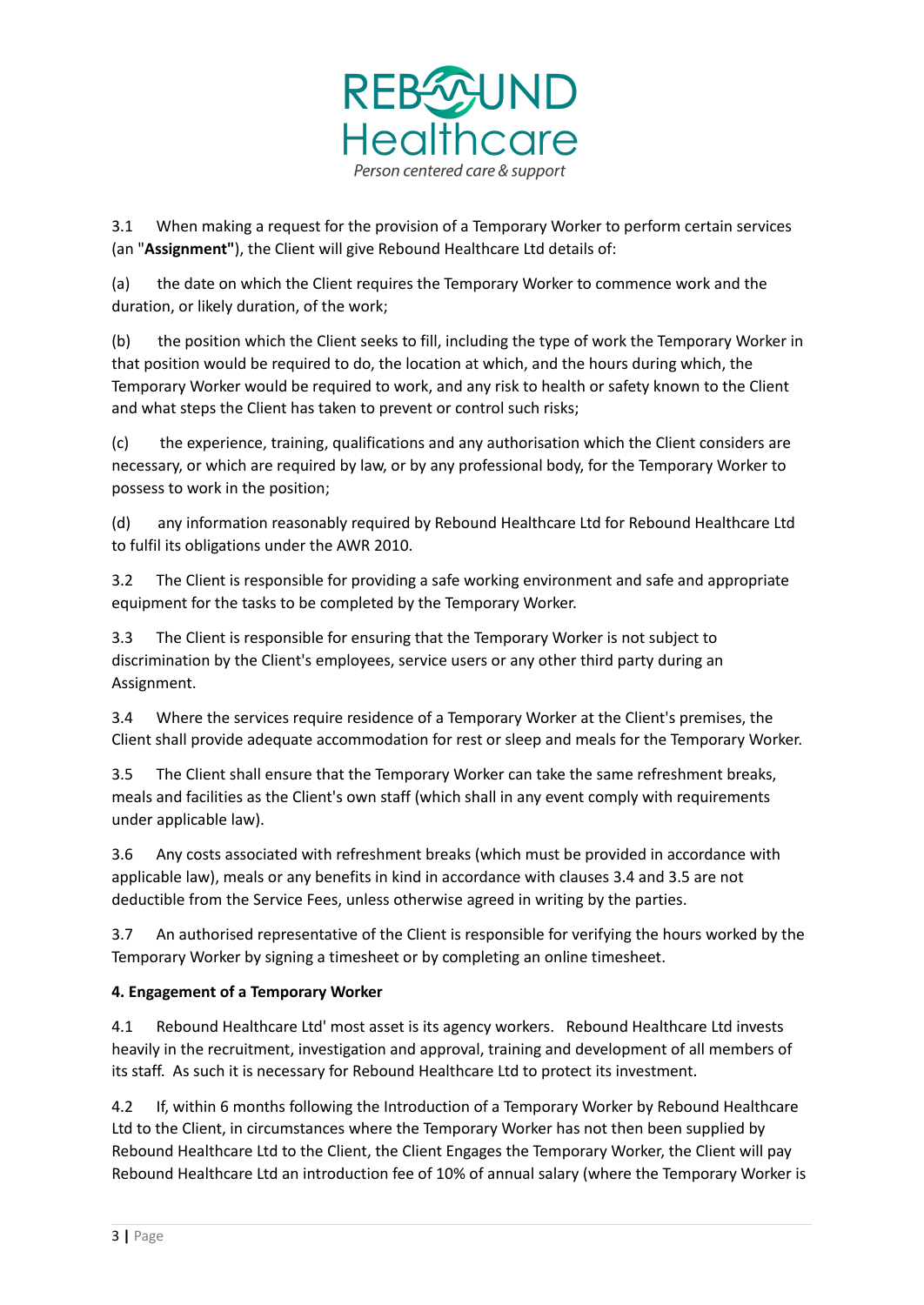

a nurse) or 10% of annual salary (where the Temporary Worker is a care worker) (the "**Introduction Fee**").

4.3 If, following the supply of a Temporary Worker by Rebound Healthcare Ltd to the Client, the Client Engages the Temporary Worker within the Relevant Period, the Client will pay Rebound Healthcare Ltd a transfer fee of 10% of annual salary, (where the Temporary Worker is a nurse) or 10% of annual salary (where the Temporary Worker is a care worker) (the "**Transfer Fee**").

4.4 Introduction Fees and/or Transfer Fees will not be payable if the Client gives written notice to Rebound Healthcare Ltd that it intends to hire (or continue to hire) the Temporary Worker on a full-time basis (i.e. 37.5 hours per week) for a period (or further period) of three months (i.e. 487.5 hours) ("**Extended Assignment**") before it Engages the Temporary Worker and the Client does in fact hire the Temporary Worker for that Extended Assignment. The Service Fees payable by the Client during the Extended Assignment will be calculated at the applicable rate.

4.5 If, within 6 months following the Introduction of a Temporary Worker by Rebound Healthcare Ltd to the Client, in circumstances where the Temporary Worker has not then been supplied by Rebound Healthcare Ltd to the Client, the Client introduces the Temporary Worker to a third party who then Engages the Temporary Worker, the Client will pay Rebound Healthcare Ltd a referral fee of 10% of salary (where the Temporary Worker is a nurse) or 10 % of annual salary (where the Temporary Worker is a care worker).

4.6 If, following the supply of a Temporary Worker by Rebound Healthcare Ltd to the Client, the Client introduces the Temporary Worker to a third party who then Engages the Temporary Worker within the Relevant Period, the Client will pay Rebound Healthcare Ltd a referral fee of 10% of annual salary (where the Temporary Worker is a nurse) or 10% of annual salary (where the Temporary Worker is a care worker).

# **5. Temporary workers**

5.1 The Client will review the information provided by Rebound Healthcare Ltd in accordance with clause 2.3 and if (acting reasonably and in a non-discriminatory fashion) the Client is not satisfied with the proposed Temporary Worker, the Client shall notify Rebound Healthcare Ltd prior to the Temporary Worker arriving at the Client's premises to perform the services so that Rebound Healthcare Ltd can find a suitable alternative Temporary Worker.

5.2 If (acting reasonably and in a non-discriminatory fashion) either party believes that a Temporary Worker is unsuitable to perform the relevant Assignment once the Temporary Worker has arrived at the Client's premises and/or the provision of services by the Temporary Worker has commenced (an "**Unsatisfactory Temporary Worker**"), then such party shall notify the other party in writing, giving the grounds for its dissatisfaction.

5.3 Upon notification by either party in accordance with clause 5.2, Rebound Healthcare Ltd will use reasonable endeavours to replace the Unsatisfactory Temporary Worker with another Temporary Worker as soon as is reasonably practicable. If Rebound Healthcare Ltd is unable to replace the Unsatisfactory Temporary Worker within 48 hours, the Client may terminate the Assignment immediately on notifying Rebound Healthcare Ltd in writing. The Client shall remain liable for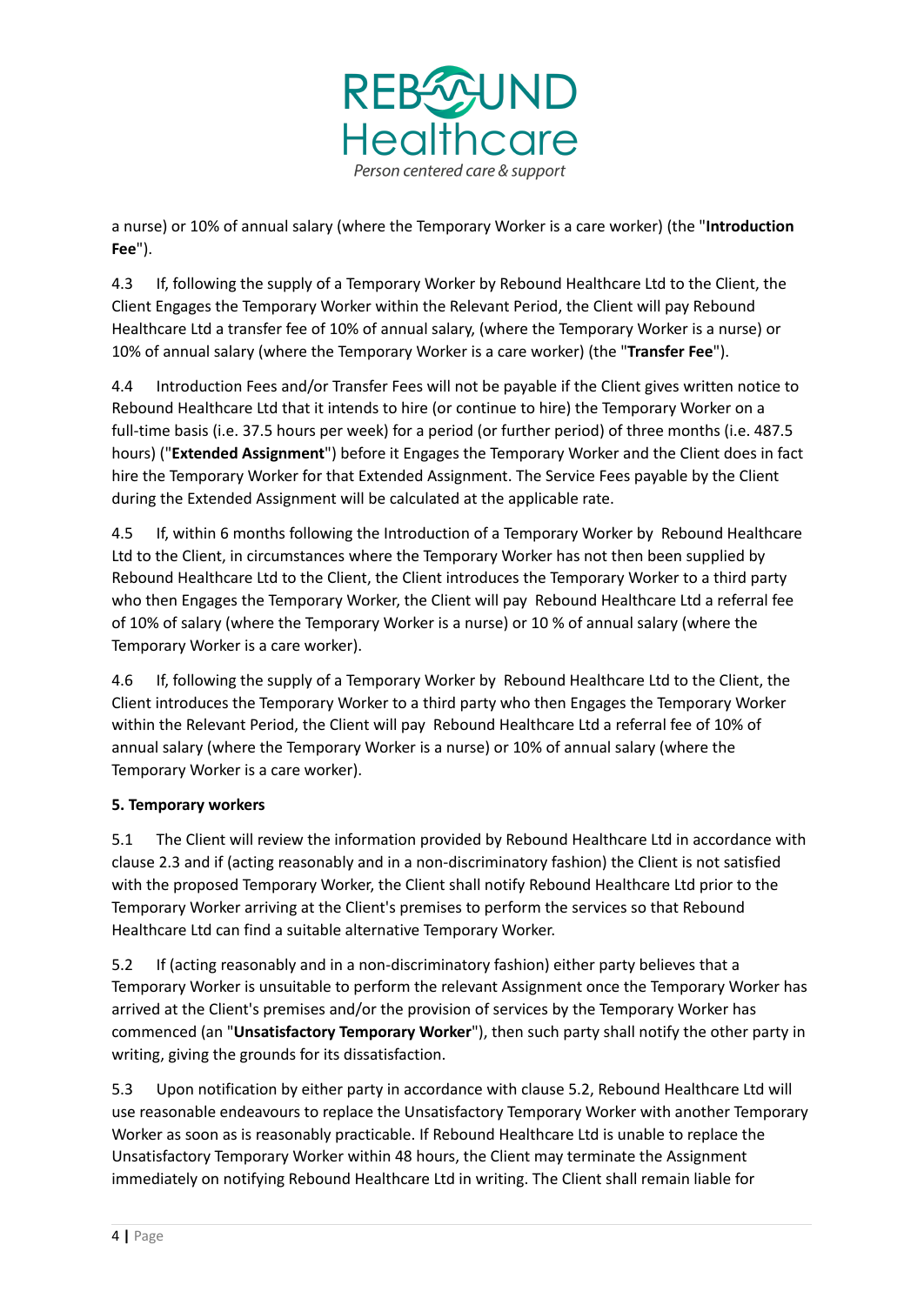

payment of Service Fees due and payable for services already performed if the circumstances in clauses 5.2 and 5.3 arise.

5.4 If a Temporary Worker is absent for any reason during an Assignment, Rebound Healthcare Ltd will use its reasonable endeavours to provide another suitably qualified Temporary Worker to cover the absence. Rebound Healthcare Ltd will notify the Client if no suitable replacement is available and shall have no liability to the Client in respect of the absence.

5.5 The Client may terminate an Assignment at any time on giving 4 hours' notice in writing to Rebound Healthcare Ltd.

5.6 Rebound Healthcare Ltd may, at its sole discretion, charge the full amount of any Service Fees which would have become due in respect of any Assignment which is terminated by the Client on less than 24 hours' notice.

# **6. Booking Services**

6.1 Rebound Healthcare Ltd is responsive to short notice staff request and as such, we are on call 2 hours a day and seven days a week to help ensure continuity of care.

6.2 The client will contact Rebound Healthcare Ltd Recruitment Team who will discuss your requirements and will liaise with the account manager at the preferred agency. The Recruitment Team will ensure that an agreed specific requirement has been received prior to making the booking and will ask you the following information:

(a) Line manager contact details

(b) Job requirements, including information on types and levels of skills required, specific experience and/or knowledge, language skills and details of any other requirements.

(c) Start date and estimated duration of placement - Any specific knowledge, e.g. where the temporary agency staff member should report to on their first day

(d) Hours of work - Any security matters (e.g. access/signing in arrangements)

(e) Any health and safety matters (e.g. required to undertake manual handling, food handling or exposed to loud noise or hazardous materials)

6.4 Rebound Healthcare Ltd will use reasonable endeavours to ensure availability of agency worker as per request

#### **7. Fees and VAT**

7.1 The Client will pay Rebound Healthcare Ltd the Service Fees in respect of Temporary Workers.

7.2 The Service Fees will:

(a) be calculated per the amount of time worked by the Temporary Worker (rounded up to the nearest 15 minutes); and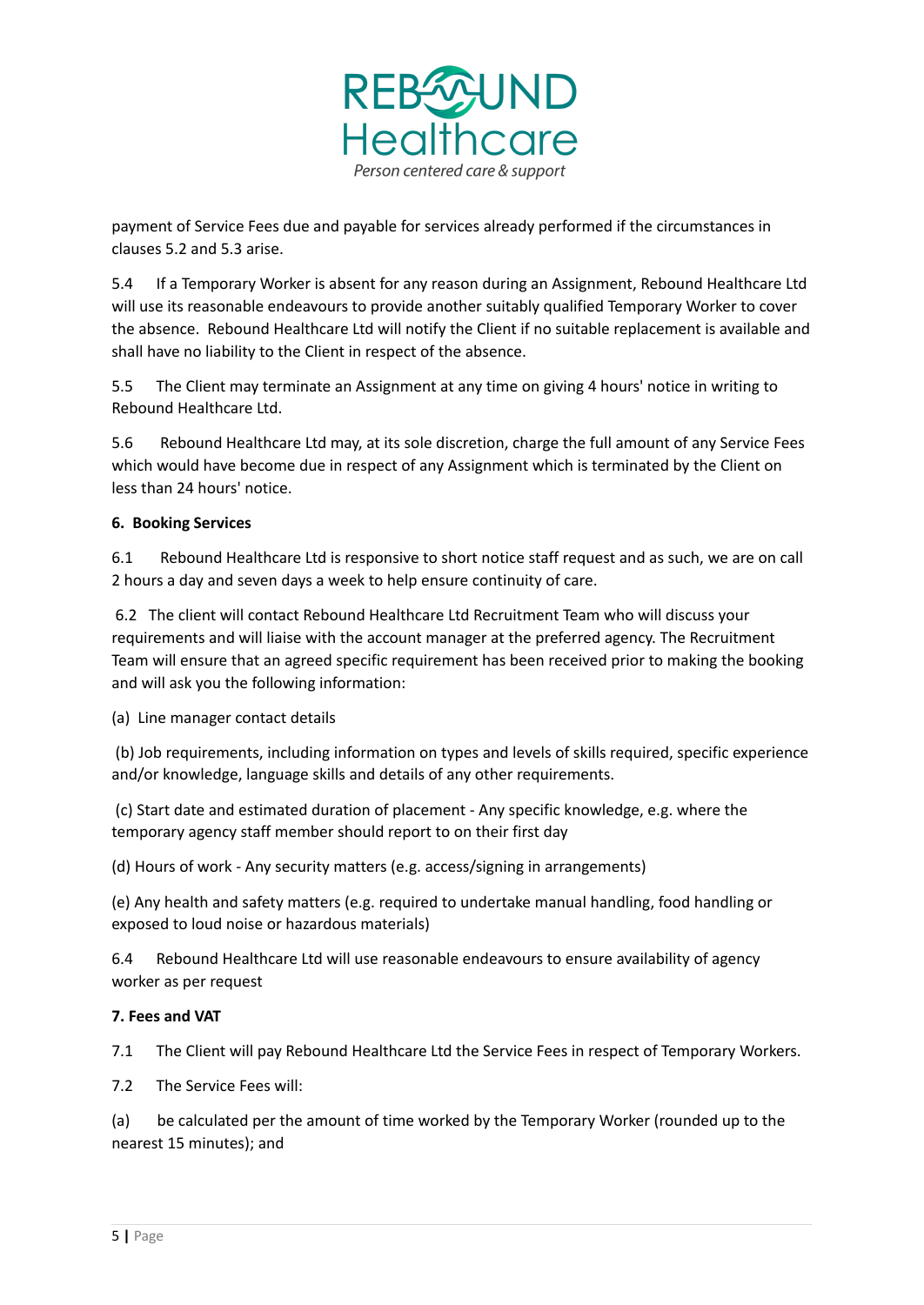

(b) comprise the entire charge in respect of the Temporary Worker and shall be exclusive of VAT (if applicable);

7.3 Rebound Healthcare Ltd shall be entitled, at its sole discretion, to review and increase or decrease the fees set out in the Scale of Charges periodically (and in any event every 6 months in respect of qualified nurses and every 12 months in respect of care workers). Rebound Healthcare Ltd shall give the Client written notice of any changes to the Scale of Charges four weeks before they will take effect.

7.4 Unless otherwise agreed by the parties in writing, the Client shall reimburse Rebound Healthcare Ltd, in addition to the Fees, the cost of hotel, subsistence, travelling and any other ancillary expenses ("**Expenses**") reasonably and properly incurred by the Temporary Worker in the provision of the Services.

7.5 Rebound Healthcare Ltd will submit its invoice to the Client in respect of the Fees and any Expenses weekly in arrears.

7.6 Rebound Healthcare Ltd will submit invoices to the Client via email or post (as agreed between the parties) unless the Client has notified Rebound Healthcare Ltd that it wishes to access invoices 'online' through Hilsea Locum's online invoicing system. To the extent that the online invoicing system is or becomes unavailable at any time, Rebound Healthcare Ltd shall be entitled at its discretion to submit invoices to affected Clients by email or post.

7.7 The Client shall pay each invoice submitted to it by Rebound Healthcare Ltd, in cleared funds, within 28 days of receipt, by BACS to a bank account nominated in writing by Rebound Healthcare Ltd or by cheque.

7.8 If the Client fails to make any payment due to Rebound Healthcare Ltd under this agreement by the due date for payment, then, the Client shall pay interest on the overdue amount at the rate of 8% per annum above the Bank of England base rate from time to time. Such interest shall accrue daily from the due date until actual payment of the overdue amount, whether before or after judgment. The Client shall pay the interest together with the overdue amount.

# **8. Term**

This Agreement shall commence on the date stated in the Contract Details (the "**Commencement Date**") and shall continue, unless terminated earlier in accordance with clause 9, until either party gives to the other party 30 days' written notice to terminate, expiring on or after the first anniversary of the Commencement Date.

# **9. Default and early termination**

9.1 Rebound Healthcare Ltd may withdraw Temporary Workers in circumstances, which, in Rebound Healthcare Ltd' reasonable opinion, make the completion of an Assignment untenable. Such circumstances would include (without limitation) failure by the Client to provide safe and appropriate equipment and a safe environment in accordance with clause 3.2, failure to pay an invoice in accordance with clause 9.2(a) or 3 occurrences of late payment of an invoice within a calendar year.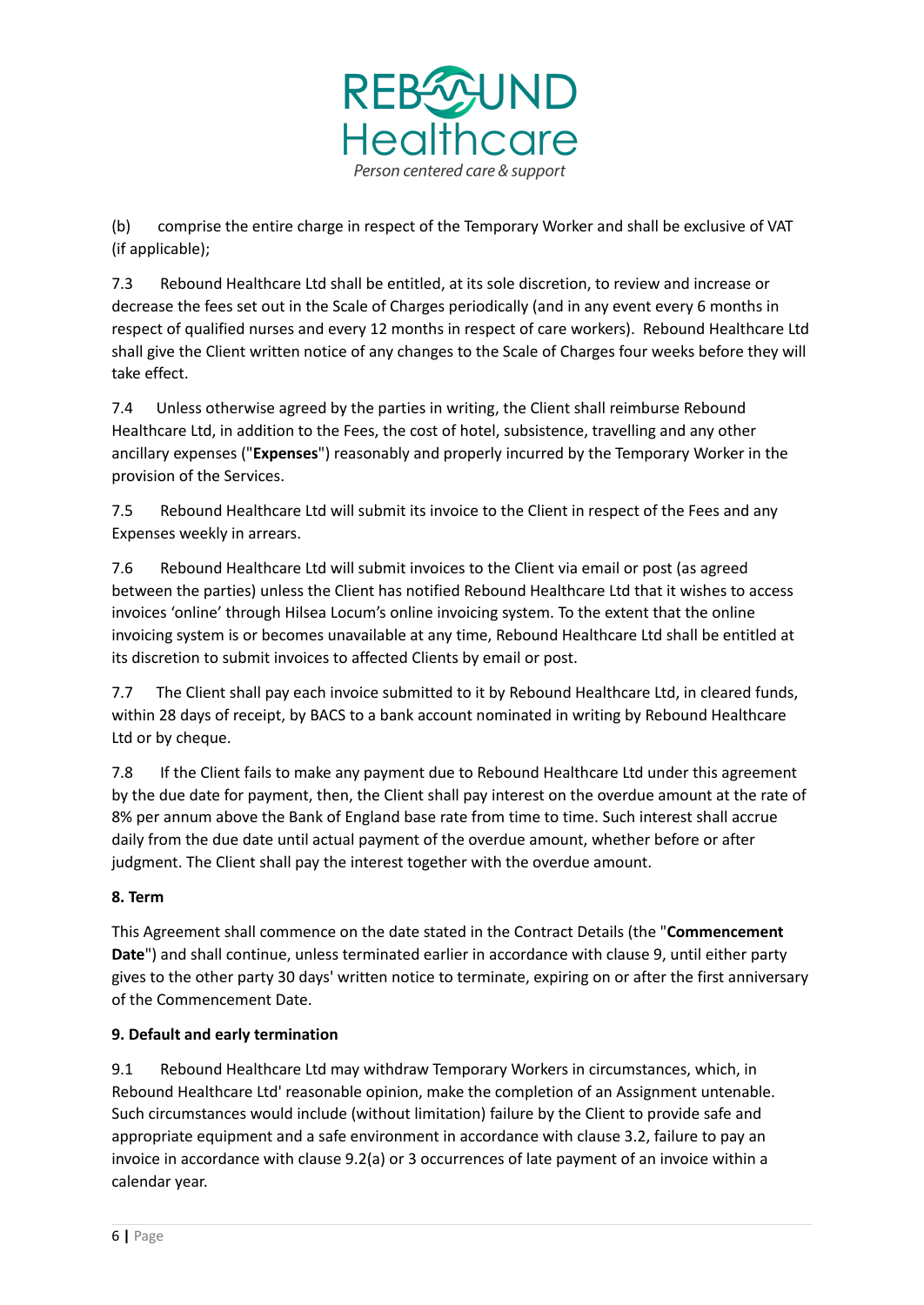

9.2 Without affecting any other right or remedy available to it, Rebound Healthcare Ltd may terminate this Agreement with immediate effect by giving written notice to Client if the Client:

(a) fails to pay any amount due under this Agreement on the due date and remains in default no less than 14 days after being notified in writing to make such payment;

(b) commits a material breach of any term of this Agreement and (if such a breach is remediable) fails to remedy that breach within 14 days of receipt of notice in writing to do so;

(c) takes any step or action about its entering administration, provisional liquidation or any composition or arrangement with its creditors (other than in relation to a solvent restructuring), being wound up (whether voluntarily or by order of the court, unless for the purpose of a solvent restructuring), having a receiver appointed to any of its assets or ceasing to carry on business;

(d) suspends, or threatens to suspend, or ceases or threatens to cease to carry on all or a substantial part of its business or if the Client's financial position deteriorates to such an extent that in Rebound Healthcare Ltd' opinion the Client's capability to adequately fulfil its obligations under this Contract has been placed in jeopardy.

# **10. Effect of early termination**

10.1 Any provision of this Agreement that expressly or by implication is intended to come into or continue in force on or after termination or expiry of this Agreement shall remain in full force and effect.

10.2 Termination of this Agreement shall not affect any rights, remedies, obligations or liabilities of the parties that have accrued up to the date of termination, including the right to claim damages in respect of any breach of the Agreement which existed at or before the date of termination.

# **11. Liability and insurance**

11.1 The Client shall always comply with its obligations under the AWR 2010, including but not limited to providing any Temporary Workers with access to collective facilities and amenities and employment opportunities subject to and in accordance with regulation 12 and 13 of the AWR 2010.

11.2 In the event that either party receives an allegation by any Temporary Worker that there has been a breach of the AWR 2010 in relation to the supply of that person to the Client by Rebound Healthcare Ltd (whether that allegation has been made as a request for information under regulation 16 of the AWR 2010 or otherwise), it shall provide a copy of that allegation to the other party within seven days of receipt. The parties shall co-operate with each other in relation to responding to that allegation, which shall include supplying any information which may be reasonably requested by the other party, and complying with any reasonable requests in relation to the contents of any response.

11.3 The Client will maintain in force, with a reputable insurance Rebound Healthcare Ltd , and shall procure that the Temporary Worker benefits from, adequate insurance cover for any loss, injury or damage caused by or to the Temporary Worker during the course of an Assignment, including (without limitation) employers' liability insurance in an amount not less than £5 million in respect of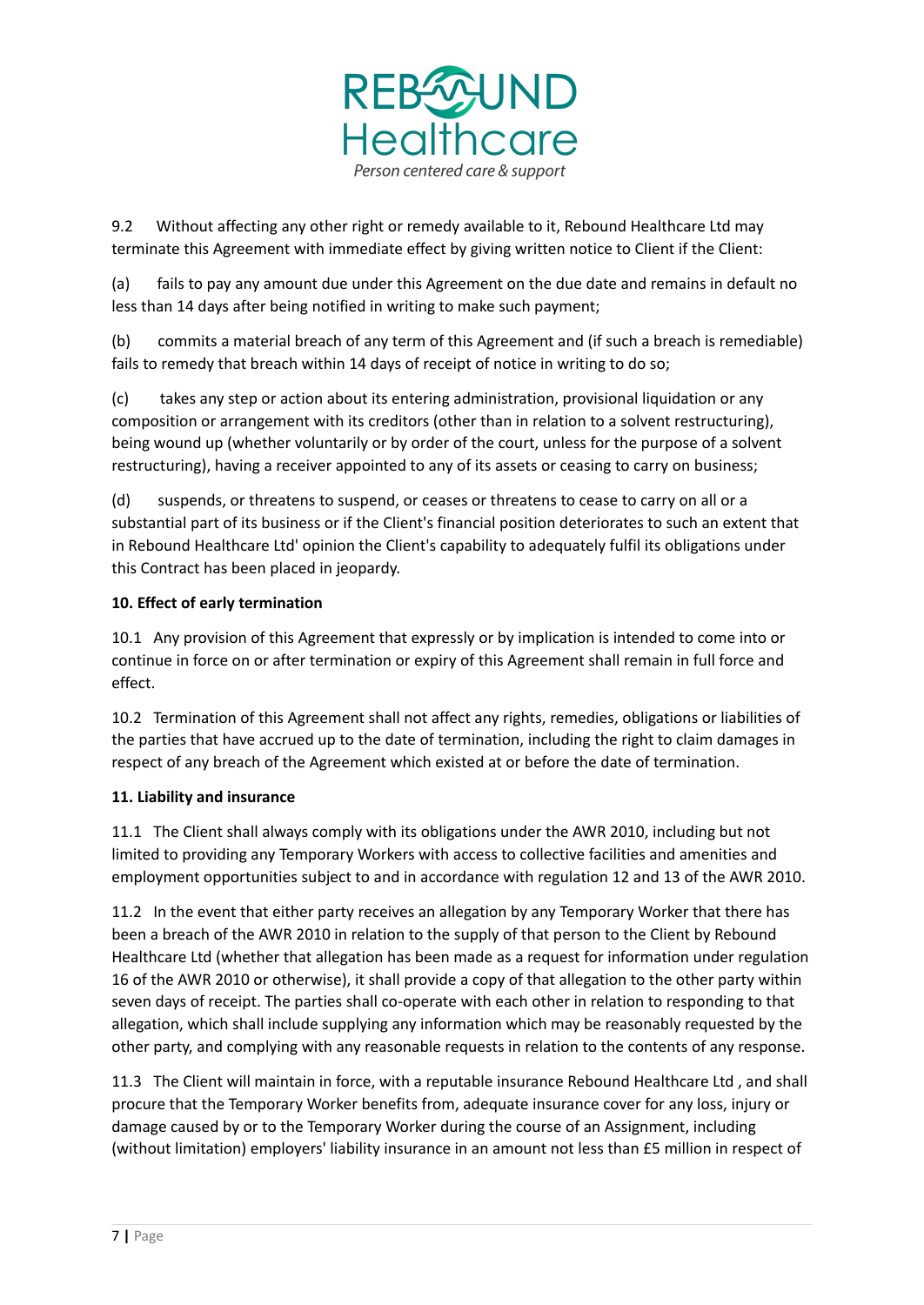

any one claim and public liability insurance (including malpractice cover for treatment risks, error and omissions) in an amount not less than £5 million in respect of any one claim.

11.4 Rebound Healthcare Ltd will maintain, for the term of this agreement, employers' liability insurance in an amount not less than £5 million in respect of any one claim and public liability insurance (including malpractice cover for treatment risks, error and omissions) in an amount not less than £5 million in respect of any one claim.

11.5 The Client shall be responsible for insuring to full replacement value all personal furniture and belongings of individuals in their care and accepts that Rebound Healthcare Ltd shall not be responsible or have any liability for any loss of or damage to such individuals' personal items (including but not limited to cash, credit cards, cheques, certificates, documents or personal effects such as jewellery) unless the Client can demonstrate to Rebound Healthcare Ltd' satisfaction (acting reasonably), that the Temporary Worker has been negligent or fraudulent in respect of those individuals' belongings.

11.6 Subject to clause 11.9, due to the nature of the service offered by Rebound Healthcare Ltd to the Client, Rebound Healthcare Ltd shall have no liability to the Client whether in contract, tort (including negligence), breach of statutory duty, or otherwise, for any loss, expenses, damage or delay arising from any failure to provide a Temporary Worker for all or part of an Assignment.

11.7 Subject to clause 11.9, Rebound Healthcare Ltd shall have no liability to the Client, whether in contract, tort (including negligence), breach of statutory duty, or otherwise, for any loss of profit, or for any indirect or consequential loss arising under or about this agreement.

11.8 Subject to clause 11.9, Rebound Healthcare Ltd' total liability to the Client, whether in contract, tort (including negligence), breach of statutory duty, or otherwise, arising under or about this agreement shall be limited to the total of the Service Fees paid under this agreement.

11.9 Nothing in this agreement shall limit or exclude either party's liability for:

(a) death or personal injury caused by its negligence, or the negligence of its employees, agents or subcontractors;

- (b) fraud or fraudulent misrepresentation; or
- (c) any other liability which cannot be limited or excluded by applicable law.

11.10 The provisions of this clause 11 shall survive termination of this agreement.

# **12. Confidentiality**

12.1 Each party undertakes that it shall not at any time disclose to any person any confidential information concerning the business, affairs, customers, clients or suppliers of the other party, except as permitted by clause 12.2.

12.2 Each party may disclose the other party's confidential information: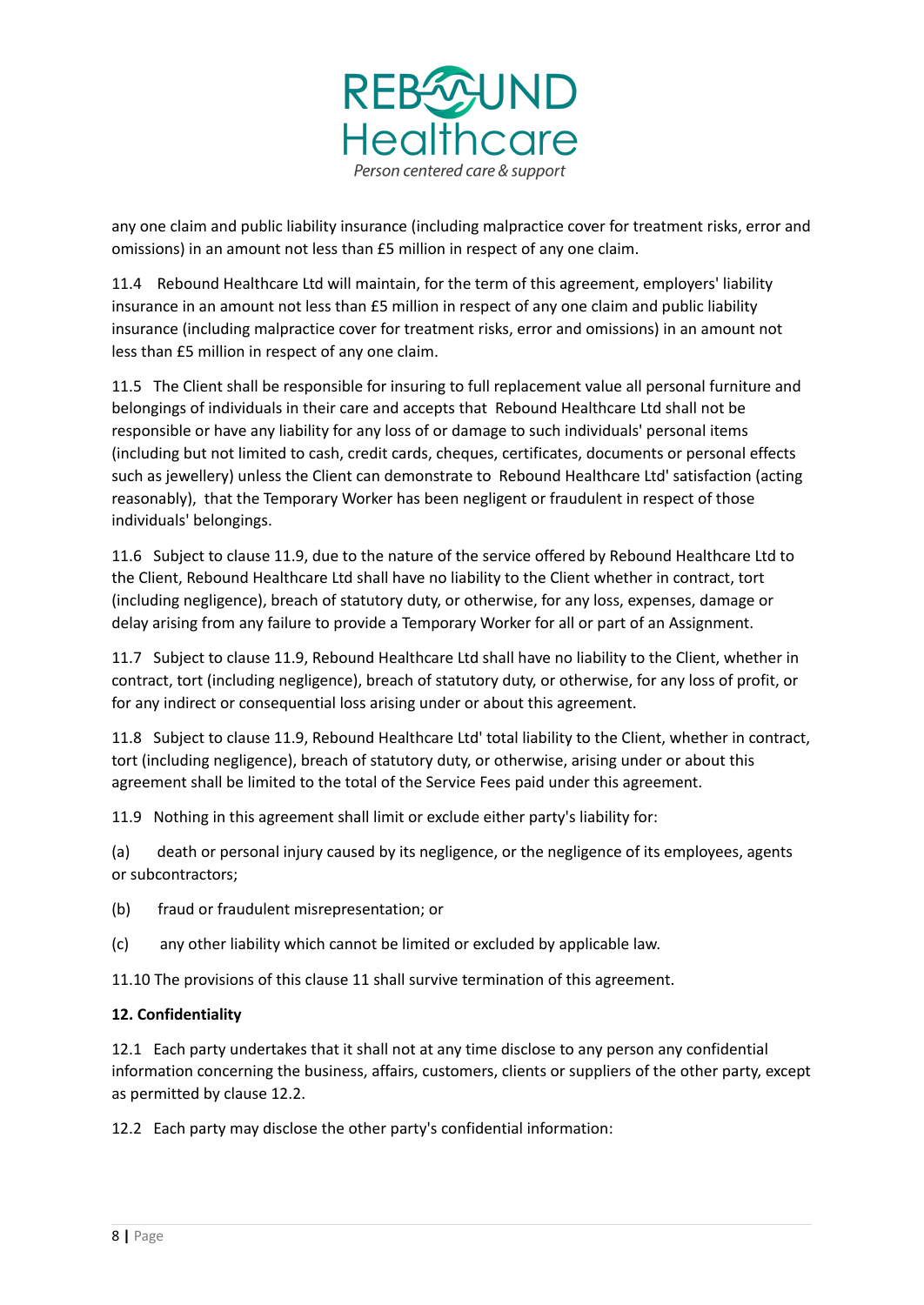

(a) to its employees, officers, representatives or advisers who need to know such information for the purposes of carrying out the party's obligations under this agreement. Each party shall ensure that its employees, officers, representatives or advisers to whom it discloses the other party's confidential information comply with this clause 12; and

(b) as may be required by law, a court of competent jurisdiction or any governmental or regulatory authority.

12.3 No party shall use any other party's confidential information for any purpose other than to perform its obligations under this agreement.

# **13. Warranty**

Each party warrants that it has full capacity and authority to enter and perform this agreement.

#### **14. Non-solicitation**

Subject to clause 4, the Client agrees that it will not, either on its own account or in partnership or association with any person, firm, Rebound Healthcare Ltd or organisation, or otherwise and whether directly or indirectly during, or for a period of six months from, the end of the term of this agreement, solicit or entice away or attempt to entice away or authorise the taking of such action by any other person, any key executive of Rebound Healthcare Ltd who has worked on the services provided under this agreement at any time during the term of this agreement.

#### **15. Variation**

Subject to clause 7.3, no variation of this agreement shall be effective unless it is in writing and signed by the parties.

#### **16. Assignment and other dealings**

Neither party shall assign, transfer, mortgage, charge, declare a trust over or deal in any other manner with any or all its rights and obligations under this agreement without the prior written consent of the other party (such consent not to be unreasonably withheld or delayed).

#### **17. No partnership or agency**

17.1 Nothing in this agreement is intended to, or shall be deemed to, establish any partnership or joint venture between any of the parties, constitute any party the agent of another party, or authorise any party to make or enter any commitments for or on behalf of any other party.

17.2 Each party confirms it is acting on its own behalf and not for the benefit of any other person.

# **18. Entire agreement**

18.1 This agreement constitutes the entire agreement between the parties and supersedes and extinguishes all previous agreements, promises, assurances, warranties, representations and understandings between them, whether written or oral, relating to its subject matter.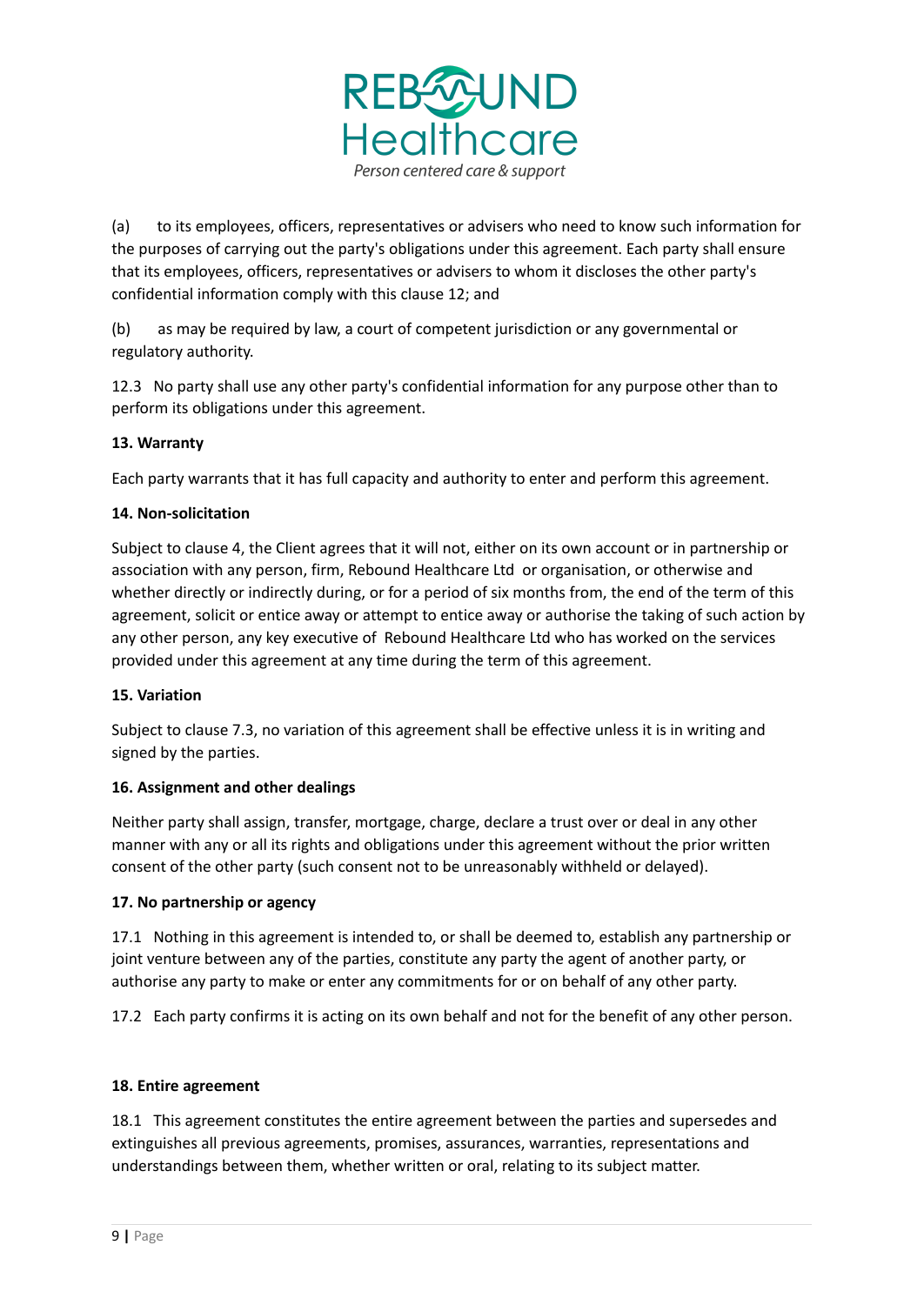

18.2 Each party acknowledges that in entering this agreement it does not rely on, and shall have no remedies in respect of, any statement, representation, assurance or warranty (whether made innocently or negligently) that is not set out in this agreement.

18.3 Nothing in this clause 18 shall limit or exclude any liability for fraud.

# **19. Third party rights**

No one other than a party to this agreement, their successors and permitted assignees, shall have any right to enforce any of its terms.

# **20. Notices**

20.1 Any notice given to a party under or about this contract shall be in writing and shall be delivered by hand or by pre-paid first-class post or other next working day delivery service at its registered office (if a Rebound Healthcare Ltd ) or its principal place of business (in any other case).

20.2 Any notice shall be deemed to have been received:

(a) if delivered by hand, on signature of a delivery receipt; or

(b) if sent by pre-paid first-class post or other next working day delivery service, at 9.00 am on the second Business Day after posting.

20.3 This clause 20 does not apply to the service of any proceedings or other documents in any legal action or, where applicable, any arbitration or other method of dispute resolution. For the purposes of this clause, "writing" shall not include email*.*

# **21. Disputes**

21.1 If a dispute arises out of or about this agreement or the performance, validity or enforceability of it ("**Dispute**") then except as expressly provided in this agreement, the parties shall follow the procedure set out in accordance with Rebound Healthcare Ltd ' written Complaints Procedure that shall be available upon request and in accordance with this clause:

(a) either party shall give to the other written notice of the Dispute, setting out its nature and full and the parties attempt in good faith to resolve the Dispute within 28 Business Days, or such other period which may be agreed between the parties;

(b) where such dispute cannot be resolved, the parties will attempt, acting in good faith, to settle it by mediation under the auspices of the ADR Group. Unless otherwise agreed by the parties within 14 days, the mediator shall be appointed by the President of the Law Society of England and Wales; and

(c) the parties shall agree upon the conduct of the mediation and in default of agreement, the mediator (if he has been appointed) shall consult with the parties and determine the issue.

21.2 If the dispute is not resolved in accordance with clause 21.1 within 60 days of referral for mediation, either party may refer the dispute to the English Courts for determination.